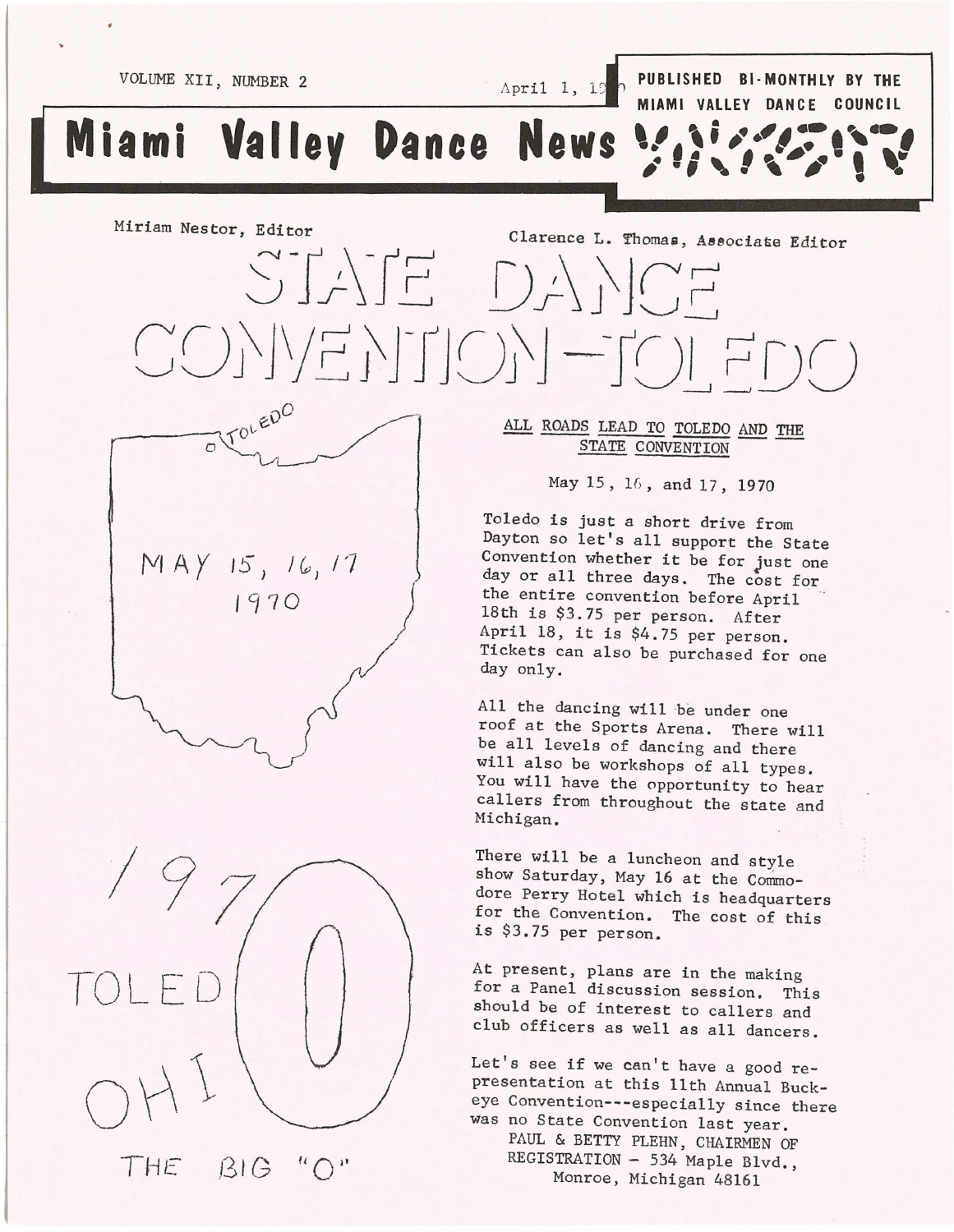

This month we welcome two new clubs to our club listings:

The "Lewisburg Promenaders" dance from 8-11 the second Saturday of the month at the Twin Valley North High School (I-70-Exit 3) and have a workshop dance at the same location, the third Sunday afternoon from 2-5. Club caller is Glen Rarick.

"The Dancing Notes" is a new round dance club which meets at the Central YMCA in Springfield. Steve and Blanche Antolich are the instructor-leaders. The Tuesday preceding the 2nd and 4th Saturdays are classed as "early-intermediate" and the other Tuesdays as Ii intermediate-advanced."

Both clubs extend an invitation to area dancers to come out and dance with them.

## PROGRESS

The new floor at the pavilion is a reality and what a beautiful floor it is! The department of recreation has requested that there be "NO SMOKING" or eating on the new portion-only on the cement part and in the kitchen. To show our appreciation for this added comfort to our dancing, let's abide by this request.

In addition to the floor work, new heaters have been installed in the restrooms and termite control has been contracted to insure a long life for our dance facility.

Our thanks go to the Recreation Dept. for providing us interim places to dance while the floor was being installed. Dancing once again at Lohrey and Orville Wright brought back many

# PROGRESS cont.

nostalgic memories as a large number of our dancers had danced at these locations for years before our pavilion was winterized.

We invite all clubs in the area and visitors *too,* to come out and enjoy dancing on this fine, new floor.

# BUCKEYE ROUND DANCE POLL FOR MARCH

- 1. Columbus Blues<br>2. Feelin'
- Feelin'
- 3. Dreamland
- 4. Love is for the Two of Us<br>5. Shenandoah Waltz
- 5. Shenandoah Waltz
- 6. It Had to be You<br>7. Sassy
- 7. Sassy
- 8. Symphony
- 9. Lillie's Back
- 10. Dream Awhile
- 11. Dancing Shadows
- 12. And I Love Her
- 13. Far Away Places
- 14. Moon Over Naples
- 15. Try Some Tenderness
- 16. Rose of Washington Square
- 17. Mr. Sandman
- 18. Candy Kisses
- 19. Hold Me
- 20. Tango Mannita

The Dayton Round of the Month for March is "Lillie's Back."

ROUND DANCER MAGAZINE POLL FOR FEB.

- 1. Rose of Washington Square
- 2. Columbus Blues
- 3. Feelin'
- 4. You're the Cream in My Coffee
- 5. Love is For the Two of Us
- 6. Powder Your Face
- 7. Orchids in the Moonlight
- 8. Dreamland Waltz
- 9. Lillie's Back
- 10. Bicycle Waltz

## TOP FIVE CLASSICS

- 1. Moon Over Naples
- 2. Dancing Shadows
- 3. Tango Mannita
- 4. Kon Tiki
- 5. Neapolitan Waltz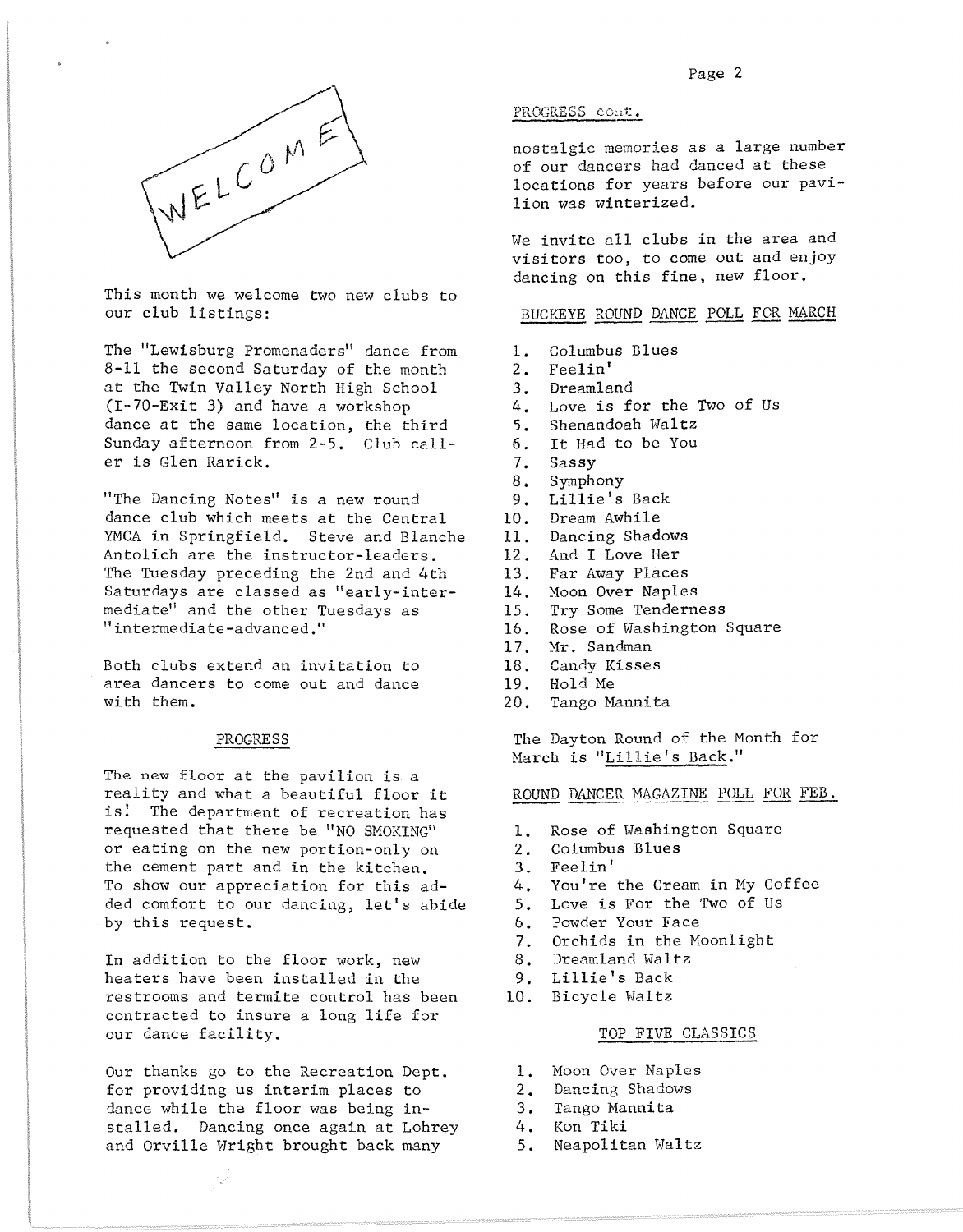#### CIRCLE EIGHT DANCERS

Our workshops on the 1st and 3rd Wednesdays with Jack Watts continue to be well attended. If you want to learn the new calls, refresh your memory on the older ones, or just dance, Jack makes it a real interesting session to attend.

A group of our Circle Eight Dancers participated in a Western Square dance exhibition for the AFIT Western Party at the Officer's Club recently. With Ed Martel handling the details and Merrill Richardson calling, a real nice time was had by all. The Martels and Richardsons are among our newer members and we are happy to have them. Ed and Wilma square danced in Aviano, Italy while stationed there and Merrill and Rita danced in Del Rio, Texas. Merrill called for the Thousand Squares Club. He calls a REAL nice dance, you all should hear him sometime.

Our Club schedules for the next few months are:

> Apr. 8 Singing Sam Mitchell Apr. 22 Jack Watts Apr. 29 Johnny Davis May 13 Jerry Helt May 27 Danny Robinson

> > Pearle L. Mahan

# THE VALLEY WORKSHOP by Dallas & Barbara Margarf

This month let's take a look at a figure called LINES WALK IN/OUT, by Deuce-Williams of Dearborn, Michigan.

# Explanation: LINES WALK IN

Ends pass thru and quarter in (face center of the set) while the centers do  $\frac{1}{4}$  of a grand square (walk forward, meet and quarter in, then back out to form centers of new lines).

#### THE VALLEY WORKSHOP cont.

#### LINES WALK OUT:

Same as lines walk in except quarter out, i.e. ends pass thru and face out, centers meet face out and step up to form new lines.

#### Example 1:

1 & 3 lead to the right, circle up four, break out to 2 lines, LINES WALK IN, barge thru, pass thru to  $a$  left allemande.

#### Example 2:

 $2 \& 4$  spin the top and turn thru, Circle up 4 and make 2 lines, LINES WALK IN. Bend the line, pass thru and cast off 3/4 LINES WALK IN and bend the line, turn thru, bend the line, star thru and eight chain 3, left allemande.

## Example 3:

Heads lead right, circle to a line, LINES WALK OUT, cast off 3/4 and LINES WALK OUT, cast off 3/4, star thru, square thru 3 hands, left allemande.

#### Example 4:

2 & 4 swing star thru, circle up 4, Make a line, LINES WALK IN then LINES WALK OUT, wheel and deal, double pass thru, clover leaf and centers turn thru, left turn thru with the outsides, outsides trade while the centers turn thru to the corner, left allemande.

## NEW ADDRESS

FOLK DANCE HOUSE THE FOLK DANCER RECORD & BOOK SERVICE

> Mary Ann & Michael Herman P.O. Box 201, Flushing Long Island, New York 11352

Telephone: 784-7407 (212)

DEADLINE FOR JUNE ISSUE - May 22nd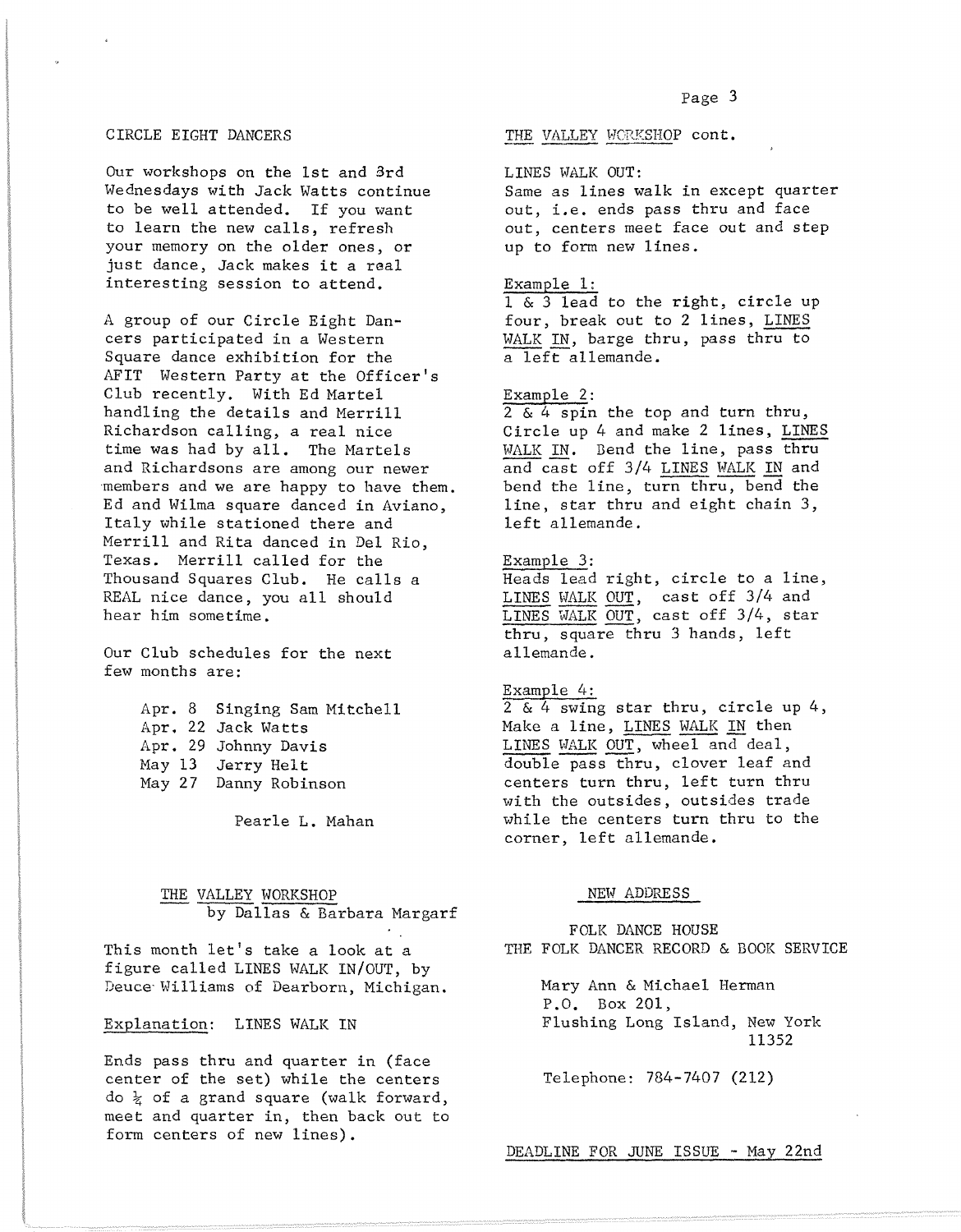# CRANBROOK JAMBOREE - AUGUST 13-17, 1970  $\mathscr{F}$  enon shooting stars

The Cranbrook Dance Jamboree will be held in Cranbrook, British Columbia, Canada. Nationally renowned callers as, Earle Park will call for the annual Sam Steele Days Celebrations. Earle and his wife, Jean, are into their 21st year of square and round dancing.

For information contact Bessie Clarke, 1441 - 12th Avenue, South, Cranbrook, B.C.-Canada.

\*\*\*\*\*\*\*\*\*\*\*\*\*\*\*\*\*\*\*\*

# AKRON SPRING FESTIVAL-SAT., APRIL 18th

The Akron Square & Round Dance Federation will sponsor their 10th Annual Spring Festival - April 18th in the Akron University Memorial Hall. Callers will be Johnny Davis, Ron Schneider, Jack Lazry, Ralph Pavlik, and Iry and Betty Easterday.

*ctf!l* ~,(~,(-1c-1(~,(\*\*-1(-1n'd(~'(~'(~'(~'()'(\*~'(>'(~'(



I would like to remind all the dancers in the Miami Valley area to circle APRIL 19th on their calendars. Silver Squares and Partners All square dance clubs are combining for a Spring Dance with Bob Fisk, Chino, California and Jerry Helt, Cincinnati. The dance will be held at Friendship Hall in Miamisburg, Ohio

The afternoon session from two until five is for new dancers with basic fundamentals, a real fun level dance. The evening session -  $7:30$  -  $10:30$ will be for experienced club dancers.

Tickets are now available from several members of the above clubs and we are expecting a sell-out so do not wait too long before getting your tickets.

> John Key Silver Squares





The Enon Shooting Stars are planning to have a "Bean Dinner" Dance on June 6 (location undecided) and an annual "Hobo" dance on August 1, featuring Neil's hobo stew and homemade ice cream at Young's Jersey Dairy Farm on Route 68 north of Yellow Springs.

As well as dancing on the 2nd and 4th Thursday night of each month, the club has a monthly potluck dinner and dance on the 1st Saturday evening of each month beginning at 6:30. Each couple brings a covered dish or two plus their own table service. Everyone is welcome and we always enjoy a good meal before an evening of dancing.

The 1970 officers for the Enon Shooting Stars are: Charles Robinson, President; Nubar Najarian, Vice President; Delores Adams, Secretary; Don Shaffer, Treasurer; and Chuck Adams, Publicity Chairman.

## Charles Robinson

\*\*\*\*\*\*\*\*\*\*\*\*\*\*\*\*\*\*\*\*\*\*\*\*\*\*



TRAIL IN DANCE

It is customary for clubs within a day or two radius from a National Convention to host "Trail In" or "Trail Out" dances so that dancers on their way to or from the big Convention can enjoy dancing along the way. The Convention city usually has "Trail End" dances so that visitors who arrive<br>early can get into "the swing of things"

The Miami Valley Dance Council is hosting a "Trail In" dance at the pavilion on Tues., June 23rd. There will be both afternoon and evening dancing. Featured callers will be Deuce Williams and Dewey Berry.

We hope that if you have friends who will be heading to Louisville that you will invite them to stop and dance with us here in Dayton. And we want all our local dancers to come out also!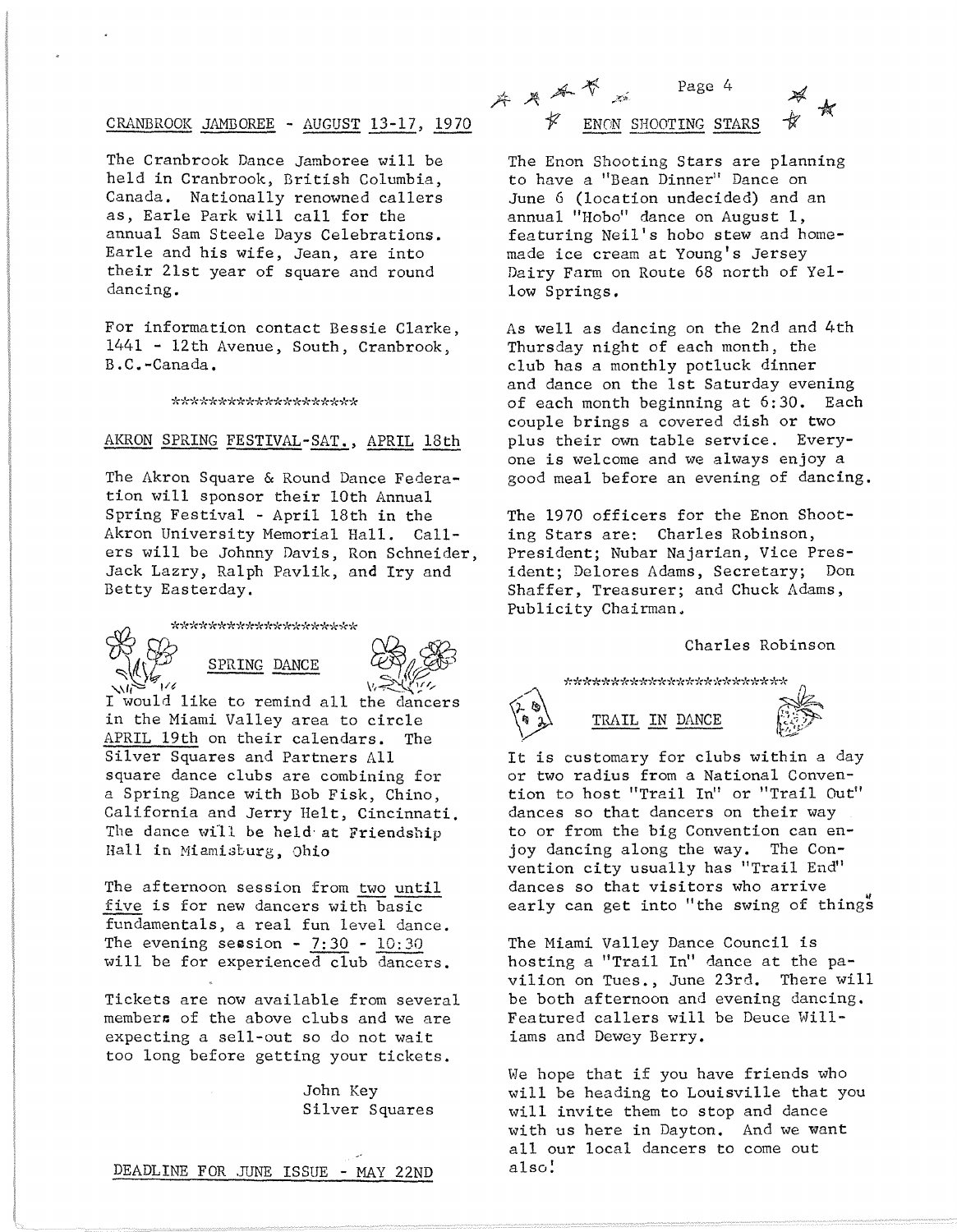#### TRAIL IN DANCE cont.

Let's make this dance a big success! With the proceeds from this dance, we hope to complete our pledge to the city as our share of the floor fund.

\*\*\*\*\*\*\*\*\*\*\*\*\*\*\*\*\*\*\*\*\*

"YOU ALL COME"

The Circle Eights Square Dance Club is featuring "Singing Sam Mitchell" at its Wednesday, April 8th dance at the Civilian Club from 8:00-11:00.

Come out and enjoy an evening of smooth dancing to the patter and singing of a very fine caller.

Gladys Short

\*\*\*\*\*\*\*\*\*\*\*\*\*\*\*\*\*\*\*\*\*\*

DATES TO REMEMBER

- April 19 Spring Dance Miamisburg Bob Fisk and Jerry Helt
- May 15, 16, 17 OHIO STATE CONVENTION Toledo, Ohio
- May 22 Deadline for June issue of MIAMI VALLEY DANCE NEWS
- June 23 "Trail In" dance M.S. Pav. Deuce Williams & Dewey Ber-.E.Y
- June 25, 26, 27 NATIONAL CONVENTION Louisville, Kentucky
- August 29 State Fair Square Dance Day' Columbus, Ohio

\*\*\*\*\*\*\*\*\*\*\*\*\*\*\*\*\*\*\*\*

# C R 0 H D

Spring is here and most of us will be thinking of our vacation plans. If you are planning to square dance on your vacation, please remember you can write to Steve and Fran Stephens, C.R.O.W.D., 151 Dryden Drive, San

## CROWD cont.

Antonio, Texas, 78213 and they will be happy to let you know where dancing can be found in the area you are visiting.

All information is free---just tell them where you will be and the date. This service is FREE to ALL dancers. A self-addressed, stamped envelope is requested but is not a prerequisite. All requests are handled individually. No booklet or registry is published.

- Consider the advantages, and
- Remember it is the
- o only one of its kind with
- World wide coverage of
- Dependable, reliable information.



We here in the Miami Valley Dance Council area are fortunate to have two nationally-known callers as club callers--Jerry Helt, who calls for the Miamisburg "Partners All" and "Silver Square" and Johnny Davis, who calls for the Dayton Whirlaways. These two callers will be featured this month. Doth have also made guest appearances at many of the other Miami Valley clubs.

## JERRY HELT

Jerry Helt has been square dancing and calling since 1943. As a professional teacher and caller, he has participated in many activities coast to coast in the United States and Europe. His home is in Cincinnati Ohio with his wife, Kathy and two daughters, Greta and Neva. Jerry conducts regular clubs and classes in the Cincinnati and surrounding areas.

DEADLINE FOR JUNE ISSUE - MAY 22ND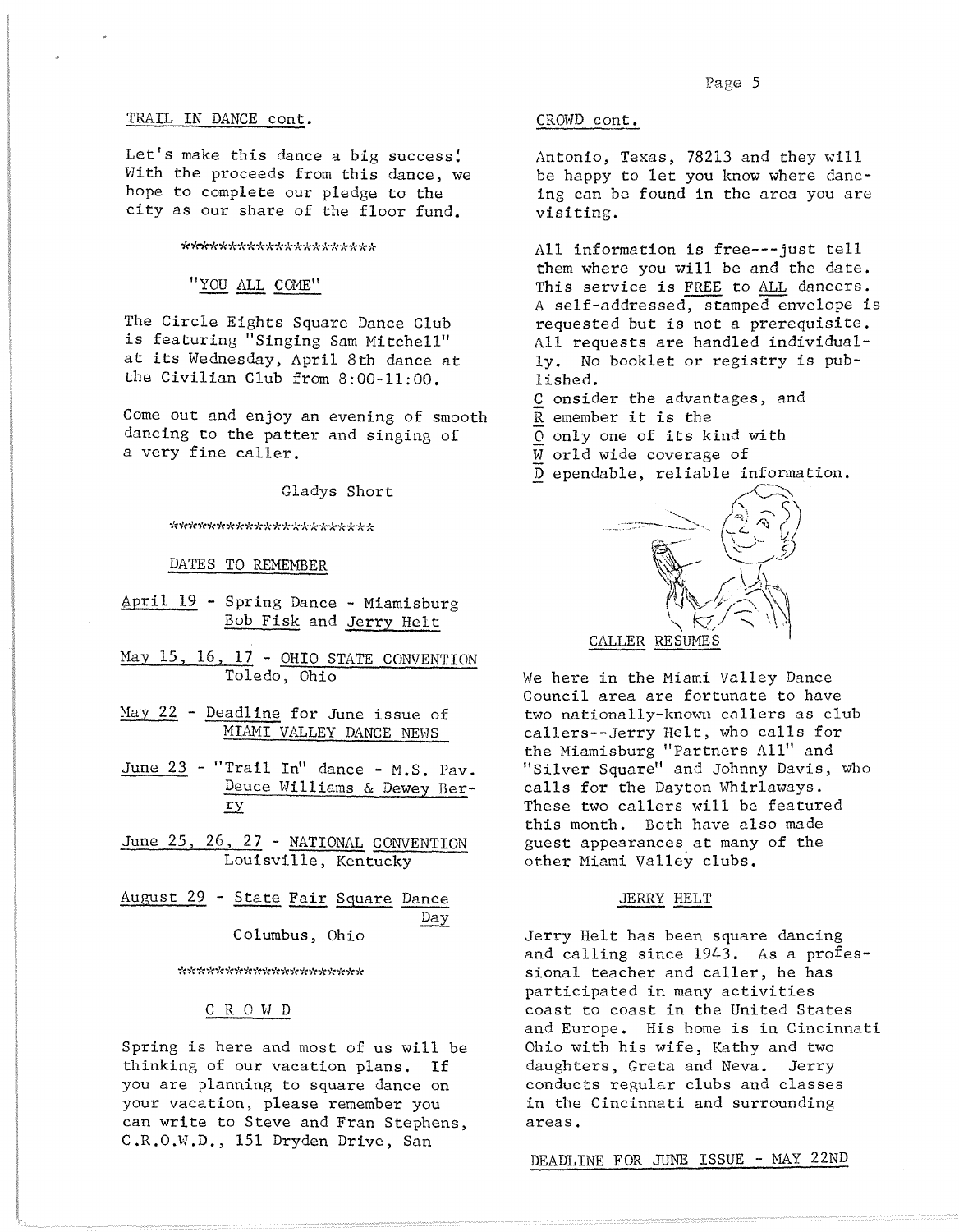Jerry conducts callers' clinics and workshops and serves on the faculty of many institutes and camps throughout the United States, Canada and Europe. He also serves the American Square Dance Workshop, Inc. and is a member of the Sets in Order Gold Ribbon Committee.

Jerry has served on the program of the National Square Dance Convention since 1953. He has conducted exhibition groups and taught dancing in many schools.

Jerry's hobby is sculpturing and antique collecting.

Jerry and Kathy are the ideal host and hostess---they make you feel welcome at every dance. This friendliness is a trademark that is hard to beat.

## JOHNNY DAVIS

Johnny first became interested in calling 1948. Soon afterwards, he began working with youth groups and doing one-night stands in the greater Cincinnati area.

In 1957, Johnny decided to make calling his full-time profession. He traveled throughout the United States and Canada and has been the featured caller for many of the leading festivals. He has served on the staff of many of the well-known square dance vacations and writes and records for Grenn records.

Johnny completed his degree in education in 1967 and now is teaching in the public schools as well as calling. He is currently working on his Master's degree in Guidance and Counseling.

DEADLINE FOR JUNE ISSUE - MAY 22nd

Last year, Johnny was on the staff of the Callers' College at Merrillville, Indiana and will again be there this summer. Johnny has had formal training in music and speech and in radio-television arts.

Johnny, his wife, Charlotte, and their two children, Craig and Tamra live in Erlanger, Kentucky.

#### DON CHELMAN

Don Chelman is one of the newer callers in the area but is doing a fine job as club caller for "Squares-a-Go-Go." He also does guest calling dates occasionally for other area clubs.

Don learned to dance in Okinawa in 1962 and began to learn to call there also but didn't do much with his call ing until 1966 at which time he began to teach.

He called at Fontana Village in both 1968 and 1969 and at the State Convention in 1968. He attended the Ed Gilmore workshop in 1967.

Don was born and raised in Minnesota but came to Dayton in 1964. He \vorks as a firefighter for the City of Dayton.

Don met his wife Donna through square dancing on Okinawa and they have three children, Kristen, three; Daun, two; and John, one.

\*\*\*\*\*\*\*\*\*\*\*\*\*\*\*\*\*\*\*

#### MIAMI VALLEY R.D. CLUB

On March 10th the Miami Valley R.D. Club enjoyed a FIRST--the first club to dance on the beautiful new floor at the Pavilion. To celebrate the occasion, refreshments of pie, ice cream and coffee were served.

Welcome to the recent graduates the Round Dance C1ass---Sue and Vern Ashwood, Audrey and John Key, Marge and Cecil Hartis, Goldie and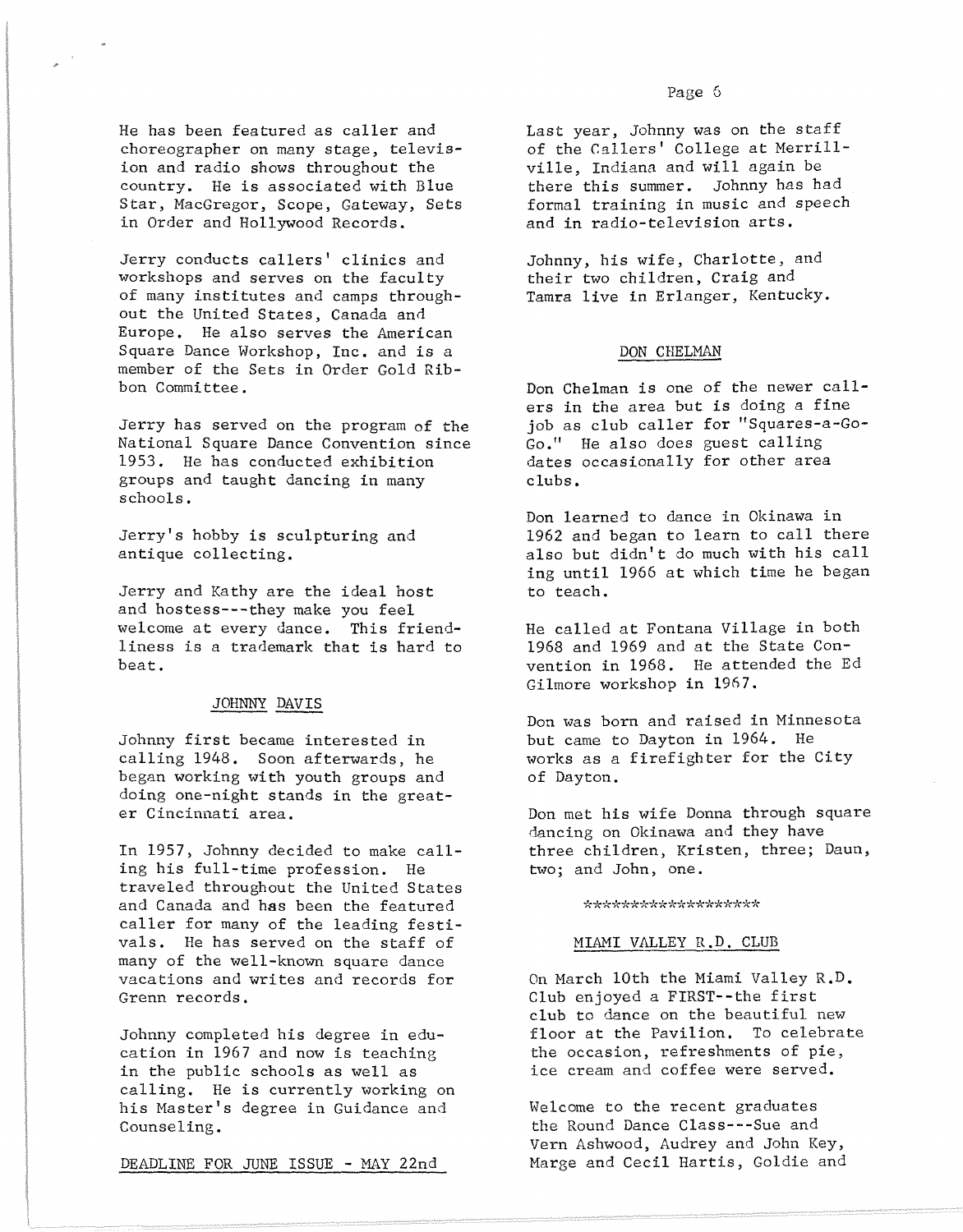## MIAMI VALLEY R.D. CLUB cont.

Walter Shostack and Ethel Macci and Harold Turvene. They have been guests of the club during the month of March and we're looking forward to welcoming them as members.

Alma Miller is convalescing at home following surgery. Your cards, visits and good wishes were much appreciated by Alma, Bob and their Daughter, Jan. The Grazianos are vacationing in Florida, also Donna and Milo Clingman. Happy dancing in the Southland. Roy and Velma Stutz are visiting with their daughter and her family in Arizona.

Paul & Esther Cromer

#### \*\*\*\*\*\*\*\*\*\*\*\*\*\*\*\*\*\*\*\*\*

#### THE DAYTON SQUARE DANCE CLUB

The Dayton Square Dance Club will be having some top callers in the near future. Be sure to keep May 15th open so you can dance to one of our favorites-Bruce Johnson. Then on June 5th, Deuce Williams and June 19th, Ken Bower. There will be more good ones to come, so be sure and plan to be with us for some really good dancing.

On March 20th, we had a surprise visitor at our dance - Charlie Proctor, a well-known round dance leader from Dallas, Texas. Charlie was in Cincinnati on a business trip and decided to stay over and dance to his old friend, Jerry Helt. We were happy you could be with us, Charlie! Ev Shafor

The round of the month for April is "Birth of the Blues."

\*\*\*\*\*\*\*\*\*\*\*\*\*

## JUST-A-MERE

Looking back over the winter months, we find our club has been busy getting banners. To me the fun of danc- $\bar{\chi}$ 

JUST-A-MERE cont.

ing is visitins other clubs and trying for the banner.

Enjoyed having Julius and Miriam Nestor dancing with us in February. We hope they come visit us again real soon.

We are having a fifth Tuesday dance, June 30th with Harold Pierstorf. Everyone is welcome.

Mr. & Mrs. Harold Liming



The city of Dayton Square Dance Class completed two series of twenty-four lessons recently. The first twelve weeks were taught by Dallas Margraff and the final twelve lessons were under the instruction of Jack Watts.

A graduation party was held on the final night at Lohrey Center. Finger foods, coffee and soft drinks were served. Representatives of at least half a dozen different clubs were on hand to extend an invitation to the graduates to dance with their clubs. We are very happy to add another twenty-four couples of dancers to the clubs in our area. Many years of happy square dancing to all of you! Roland Mock

\*\*\*\*\*\*\*\*\*\*\*\*\*\*\*\*

## OVERSEAS SQUARE & ROUND DANCE REUNION

Overseas Square and Round Dancers' Eighth Annual Reunion will be held in the beautiful Colonnades Beach Hotel, Palm Beach Shores, Florida, August 13, 14 & 15, 1970. A Trail End Dance at the same hotel, hosted by many of the local callers, is on the schedule for Wednesday, August 12th.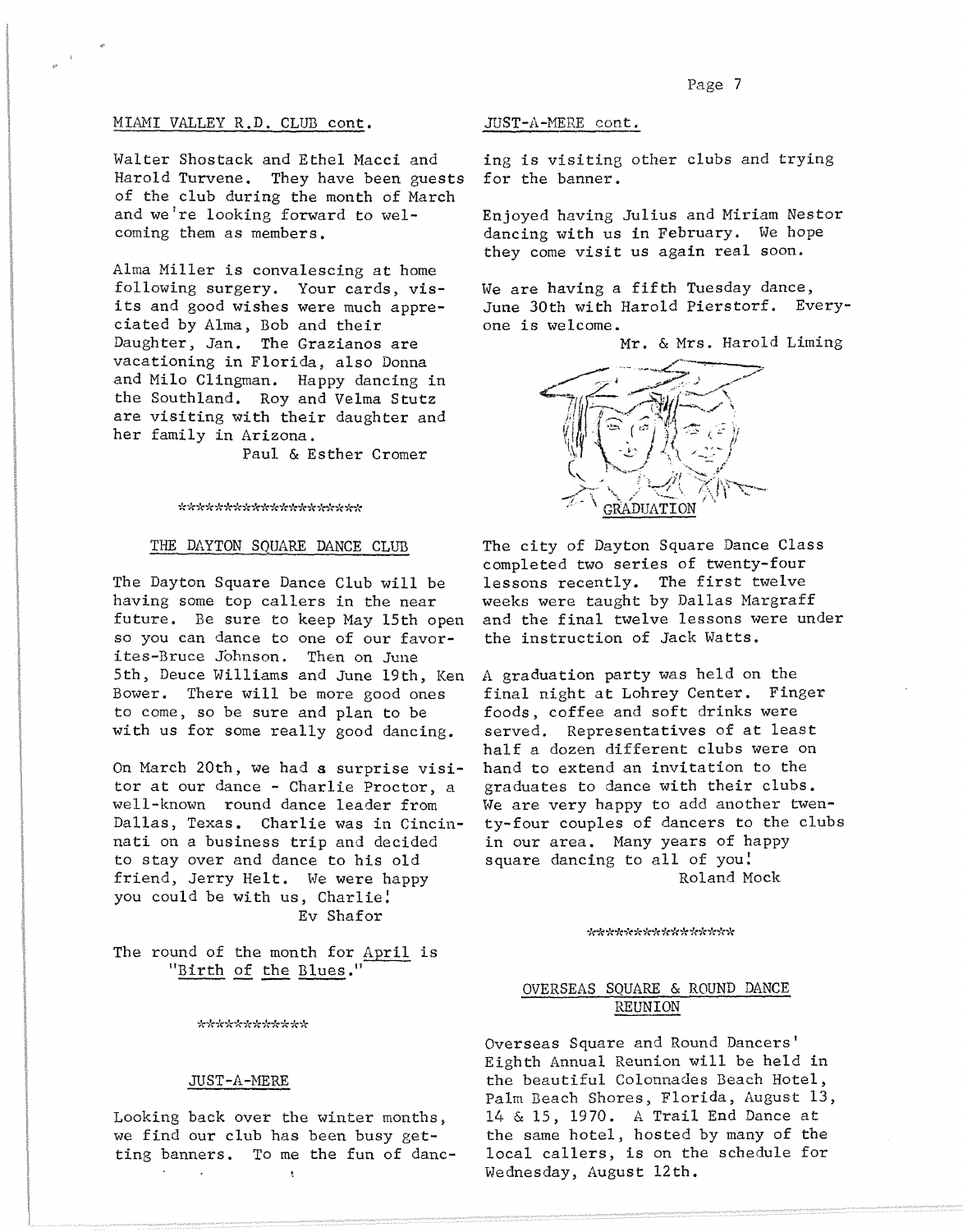# OVERSEAS SQUARE & ROUND DANCE REUNION cont.

The reunions are held each year in different parts of the United States and Canada. They are the "brainchild" of Tex and Dorothy Hencerling and Ralph and VeVe Hay. They have been held in Amarillo, Texas; Colorado Springs, Colorado; London, Ont., Canada; San Antonio, Texas; Laconia, New Hampshire; Long Beach, California; and Annapolis, Maryland. There is dancing every afternoon and evening, workshops, rounds and squares in the afternoon **---** regular dancing in the evening.

To qualify as an "Overseas' Dancer" you must have square or round danced outside of the continental limits of the United States and Canada. Those who have danced in Hawaii, Alaska, Puerto Rico and Labrador qualify.

Contact: Colin and Peggy Walton, General Chairmen, 2690 Leewood Blvd. Eau Gallie, Florida, 32935 for further information.

\*\*\*\*\*\*\*\*\*\*\*\*\*\*\*\*\*\*

# SCHEDULE-MICHAEL SOLOMON PAVILION

| Wed. $4/1$   |                           |
|--------------|---------------------------|
| Thur. $4/2$  | Folk Dancers              |
|              | Fri. 4/3 Dayton S/D Club  |
|              | Sat. $4/4$ 2 X 4's        |
|              | Sun. 4/5 RESERVED         |
| Mon. $4/6$   |                           |
| Tues. $4/7$  | Miami Valley R/D Club     |
| Wed. $4/8$   |                           |
|              | Thur. 4/9 Folk Dancers    |
|              | Fri. 4/10 Whirlaways      |
|              | Sat. $4/11$ Date'N 8'S    |
| Sun. $4/12$  |                           |
| Mon. $4/13$  |                           |
| Tues. $4/14$ | Dayton R/D Club           |
| Wed. $4/15$  |                           |
| Thur. $4/16$ | Folk Dancers              |
|              | Fri. 4/17 Dayton S/D Club |
| Sat. $4/18$  | 2 X 4'S                   |
| Sun. $4/19$  |                           |
|              |                           |

DEADLINE FOR JUNE ISSUE - MAY 22ND

(Continuation)

| Mon. 4/20                |                                                                                            |                            |
|--------------------------|--------------------------------------------------------------------------------------------|----------------------------|
|                          | Tues. $4/21$                                                                               | Miami Valley R/D Club      |
|                          | Wed. $4/22$                                                                                |                            |
|                          | Thur. $4/23$                                                                               | Folk Dancers               |
|                          |                                                                                            | Fri. 4/24 Whirlaways       |
|                          |                                                                                            | Date'N 8'S                 |
|                          |                                                                                            |                            |
|                          |                                                                                            |                            |
|                          |                                                                                            | Dayton R/D Club            |
|                          |                                                                                            |                            |
|                          | Fri. 4/24<br>Sat. 4/25<br>Sun. 4/26<br>Mon. 4/27<br>Tues. 4/28<br>Wed. 4/29<br>Thurs. 4/30 | Folk Dancers               |
|                          |                                                                                            |                            |
|                          |                                                                                            | Dayton S/D Club            |
| Fri. $5/1$<br>Sat. $5/2$ |                                                                                            | 2 X 4'S                    |
| Sun.                     |                                                                                            | <b>RESERVED</b>            |
| Mon.                     | $\frac{5}{3}$<br>$\frac{5}{4}$                                                             |                            |
| Tues. $5/5$              |                                                                                            | Miami Valley R/D Club      |
| Wed. 5/6                 |                                                                                            |                            |
| Thurs. $5/7$             |                                                                                            | Folk Dancers               |
|                          | Fri. $5/8$                                                                                 | Whirlaways                 |
| Sat. $5/9$               |                                                                                            | Date'N 8'S                 |
|                          |                                                                                            |                            |
| Sun. $5/10$              |                                                                                            |                            |
| Mon. 5/11                |                                                                                            |                            |
|                          | Tues. $5/12$                                                                               | Dayton R/D Club            |
|                          | Wed. 5/13                                                                                  |                            |
|                          | Thurs. $5/14$                                                                              | Folk Dancers               |
|                          |                                                                                            | Fri. 5/15 Dayton S/D Club  |
|                          | Sat. $5/16$                                                                                | 2 X 4'S                    |
| Sun. $5/17$              |                                                                                            |                            |
|                          | Mon. $5/18$                                                                                |                            |
|                          | Tues. $5/19$                                                                               | Miami Valley R/D Club      |
|                          | Wed. 5/20                                                                                  |                            |
|                          | Thurs. $5/21$                                                                              | Folk Dancers               |
|                          |                                                                                            | Fri. 5/22 Whirlways        |
|                          | Sat. $5/23$                                                                                | Date'N 8'S                 |
|                          | Sun. $5/24$                                                                                |                            |
| Mon.                     | 5/25                                                                                       |                            |
|                          | Tues. 5/26                                                                                 | Dayton R/D Club            |
|                          | Wed. 5/27                                                                                  |                            |
|                          | Thurs. $5/28$                                                                              | Folk Dancers               |
|                          | Fri. $5/29$                                                                                | Dayton & Whirlaway Clubs   |
|                          | Sat. $5/30$                                                                                | 2 X 4'S                    |
|                          | Sun. $5/31$                                                                                |                            |
|                          |                                                                                            |                            |
| Mon. $6/1$               |                                                                                            |                            |
|                          | Tues. $6/2$                                                                                | Miami Valley R/D Club      |
| Wed. $6/3$               |                                                                                            |                            |
|                          | Thurs, $6/4$                                                                               | Folk Dancers               |
|                          |                                                                                            |                            |
|                          |                                                                                            | John Wesley's Rule         |
|                          |                                                                                            | Do all the good you can,   |
|                          |                                                                                            | In all the ways you can,   |
|                          |                                                                                            | In all the places you can, |
|                          |                                                                                            | At all the times you can,  |
|                          |                                                                                            | As long as ever you can.   |